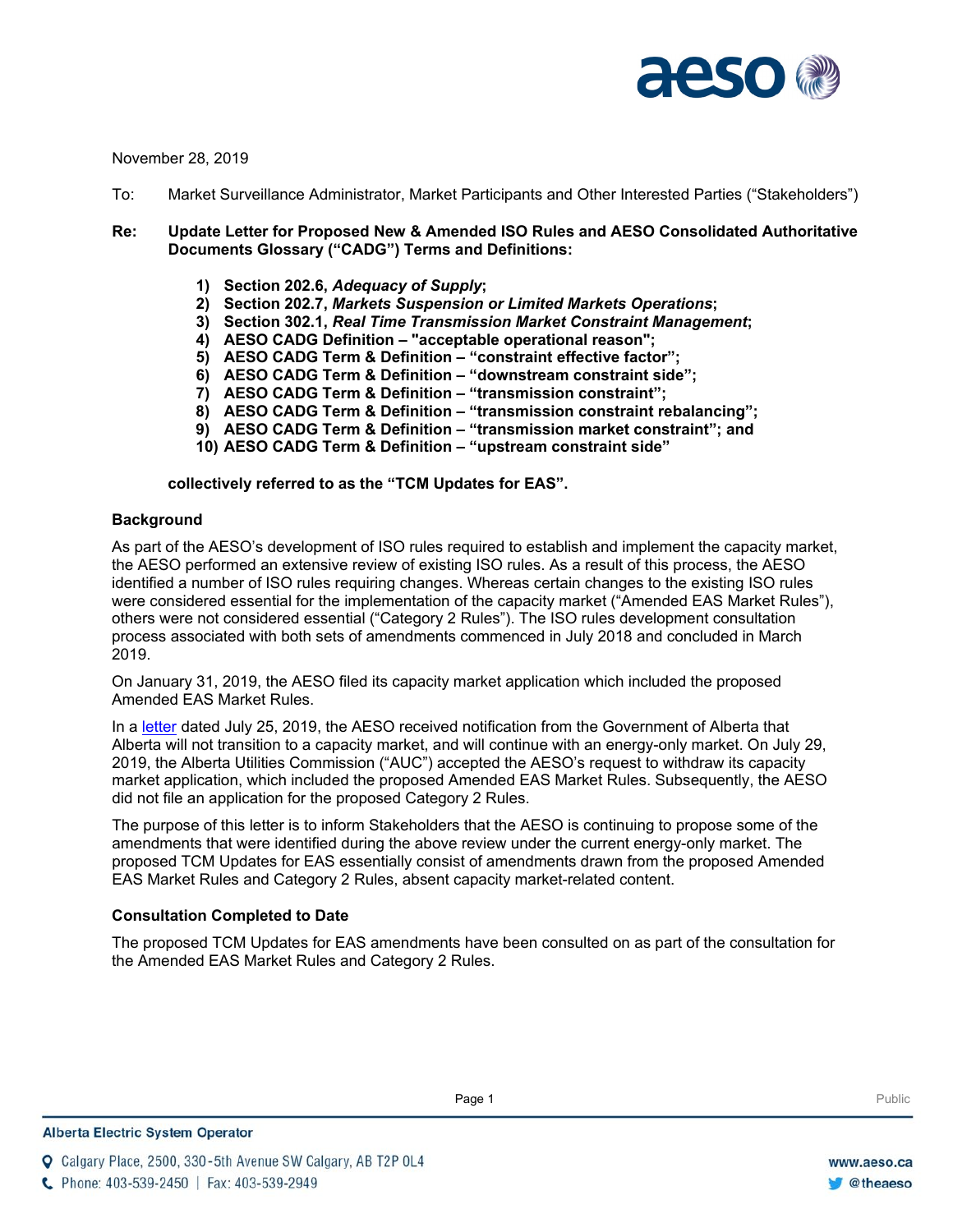

| <b>Date</b>       | <b>Consultation Activities</b>                                                                                                   |
|-------------------|----------------------------------------------------------------------------------------------------------------------------------|
| August 3, 2018    | Publication of the Set 1 Draft Rules                                                                                             |
| August 13, 2018   | Invitation for written comments on the Set 1 Draft Rules                                                                         |
| August 15, 2018   | In-person presentation on the Set 1 Draft Rules                                                                                  |
| August 31, 2018   | Publication of the Set 2 Draft Rules                                                                                             |
| September 7, 2018 | Publication of Set 1 Stakeholder Comments                                                                                        |
| September 7, 2018 | Invitation for written comments on the Set 2 Draft Rules                                                                         |
| September 7, 2018 | In-person presentation on the Set 2 Draft Rules                                                                                  |
| October 10, 2018  | Publication of Set 2 Stakeholder comments                                                                                        |
| October 22, 2018  | Publication of the Proposed New and Amended ISO Rules and Terms and<br>Definitions for the Implementation of the Capacity Market |
| October 26, 2018  | Invitation for comments on the proposed New and Amended Rules and<br>Terms & Definitions posted October 22, 2018                 |
| November 29, 2018 | Publication of replies to Stakeholder comments on proposed Capacity<br><b>Market Rules and Definitions</b>                       |

Consultation conducted by the AESO for the Amended EAS Market Rules included:

During the above consultation activities, Stakeholders were provided an opportunity to review and provide comments, to which the AESO provided replies, in accordance with AUC Rule 017.

Consultation conducted by the AESO for the Category 2 Rules included:

| <b>Date</b>       | <b>Consultation Activities</b>                                      |
|-------------------|---------------------------------------------------------------------|
| November 20, 2018 | Publication of Category 2 Rules and invitation for written comments |
| December 20, 2018 | Publication of AESO reply to stakeholder comments                   |

With respect to the Category 2 Rules, following the AESO's reply to Stakeholder comments on December 20, 2018, the AESO did not receive written comments from Stakeholders on any of the additional proposed amended ISO rules and associated definitions that were posted for consultation in 2019.

## **Proposed Next Steps**

The proposed TCM Updates for EAS contain changes that reflect energy-only market requirements and provide additional clarity pertaining to transmission outages and distribution constraints, ensure alignment with certain ISO rules and definitions, remove requirements that are no longer needed, and incorporate administrative amendments.

The AESO considers that it has met the intention of sections 4 and 6 of AUC Rule 017 as a result of the consultations completed to date. Therefore, the AESO is proposing to proceed directly to submitting an application to the AUC for approval of the TCM Updates for EAS, blacklines of which are attached for reference. If any Stakeholder has significant concerns with the AESO's proposed next step, please communicate those concerns in writing to [rules\\_comments@aeso.ca](mailto:rules_comments@aeso.ca) prior to December 10, 2019.